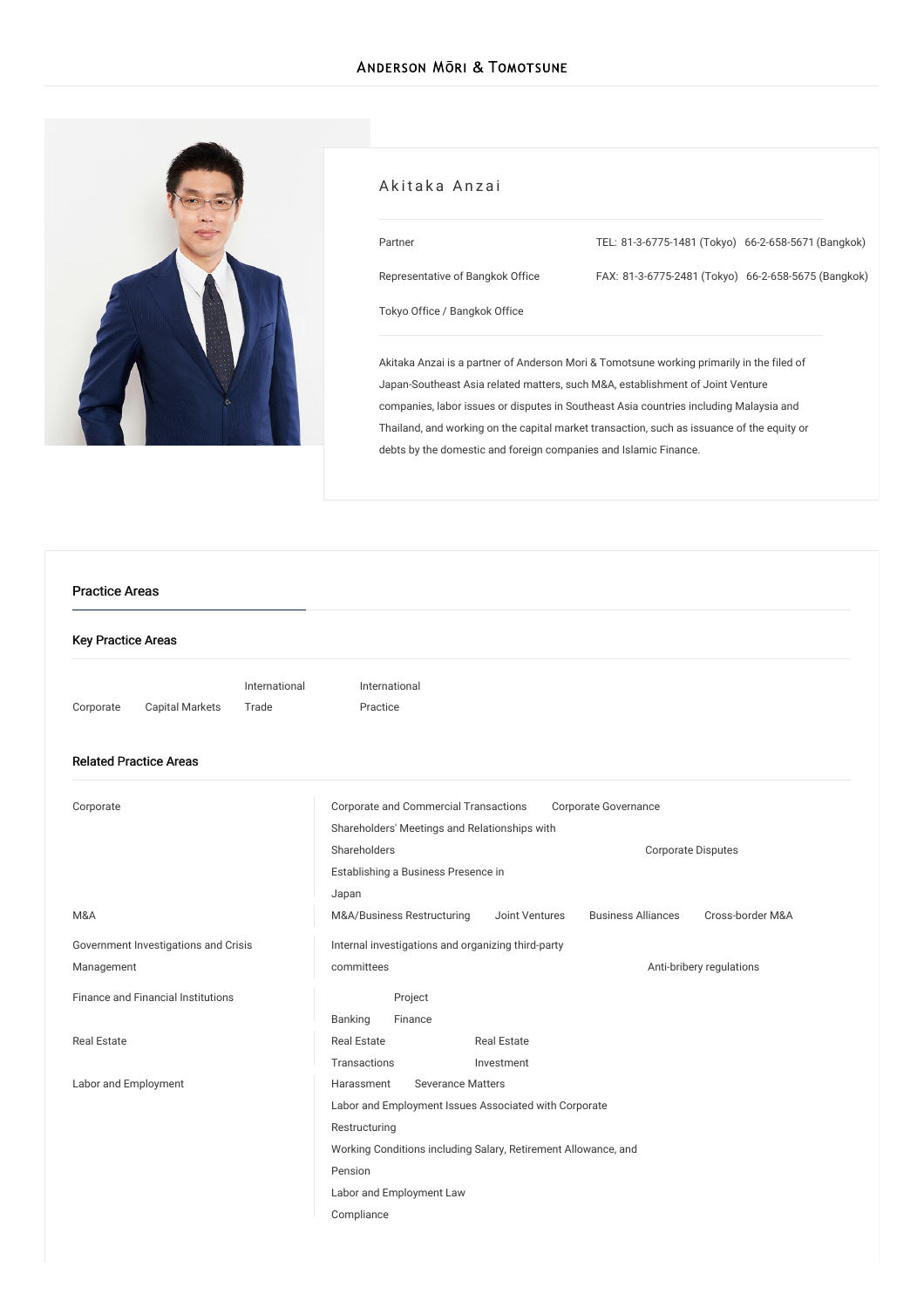| Intellectual Property/Life Sciences/TMT |                                                                                            | Trademark/Design       |  |
|-----------------------------------------|--------------------------------------------------------------------------------------------|------------------------|--|
|                                         | IP Licensing and Transactions<br><b>IP Disputes</b>                                        | Prosecution            |  |
| Competition/Antitrust                   | Merger Control                                                                             |                        |  |
| Dispute Resolution                      | <b>General Commercial Litigation</b><br>International Litigation and Cross-Border Disputes |                        |  |
| <b>International Practice</b>           | Thailand<br>Malavsia<br>Indonesia<br>Vietnam                                               | Philippines<br>Myanmar |  |
|                                         | Other ASEAN countries                                                                      |                        |  |

| <b>Topics</b>                       |                                                                                               |
|-------------------------------------|-----------------------------------------------------------------------------------------------|
| Achievements<br>Apr 14, 2022        | Best Lawyers 2023                                                                             |
| Articles<br>Sep 2021                | Labor Law Reforms in Asian Countries--- Latest Developments and Actions to Take (1. Thailand) |
| <b>AMT Seminars</b><br>May 14, 2019 | Investment in Israel -Inputs from both the legal and practical perspective-                   |

## Practice Groups

Asia and Emerging Countries Practice Group Corporate Transaction Group Financial Services & Transactions Group Capital Markets Group

## Background

| Mar 2003            | Waseda University (LL.B.)                                         |
|---------------------|-------------------------------------------------------------------|
| Oct 2004            | The Legal Training and Research Institute of the Supreme Court of |
|                     | Japan                                                             |
| May 2010            | Graduate Study, University of Pennsylvania Law School (LL.M.)     |
| Oct 2010 - Sep 2011 | Zaid Ibrahim & Co., Kuala Lumpur                                  |
| Nov 2012 - Nov 2013 | Weerawong, Chinnavat & Peangpanor Ltd., Bangkok                   |

### Publications

| Labor Law Reforms in Asian Countries--- Latest Developments and Actions to Take (1. Thailand)                              | <b>Business Homu</b>                 | Sep 2021 |
|----------------------------------------------------------------------------------------------------------------------------|--------------------------------------|----------|
| Guidebook of English Language Contracts around the World                                                                   | Shoiihomu Co., Ltd.                  | Apr 2019 |
| Japanese cross-border M&A                                                                                                  |                                      | Feb 2015 |
| Concerns about labor regulation in South East Asia countries: Singapore, Thailand, Vietnam, Indonesia and Myanmar<br>Jinji |                                      | Jan 2015 |
| Jitsumu                                                                                                                    |                                      |          |
| Practical concerns about M&A in Indonesia. Thailand and Vietnam                                                            | Business Law Journal (December 2013) | Oct 2013 |
| Practical concerns about M&A in Indonesia. Thailand and Vietnam                                                            | Business Law Journal (November 2013) | Sep 2013 |
| Practical concerns about M&A in Indonesia, Thailand and Vietnam                                                            | Business Law Journal (October 2013)  | Aug 2013 |
| Q&A: Strategies for Corporate Law Practice in Asia and Emerging Countries                                                  | Shoii Homu                           | Apr 2013 |